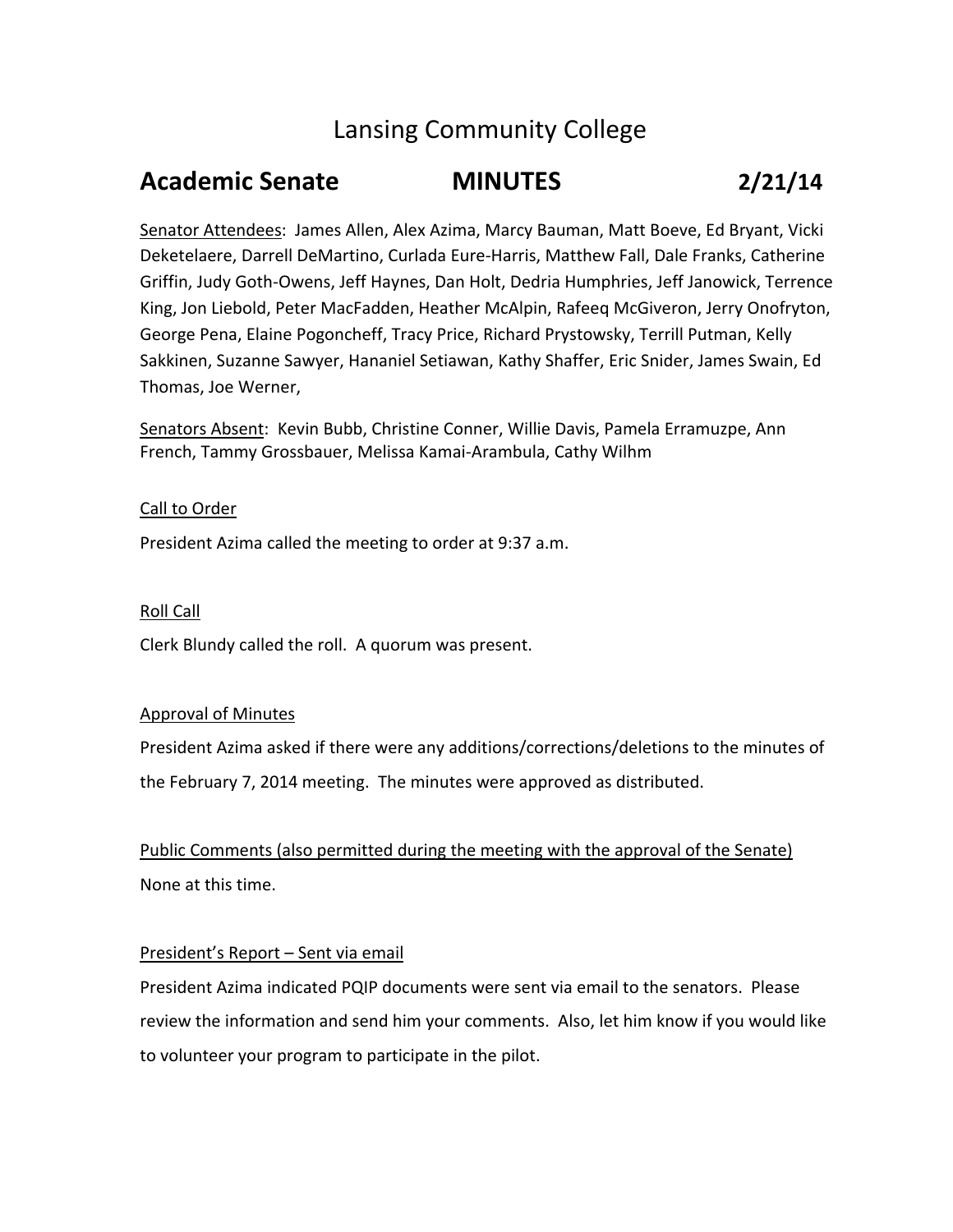#### Provost's Report

Dr. Prystowsky gave an update on the Michigan Transfer Agreement (MTA). He indicated this is a two‐step process. 1) Create a bank of courses, MACRAO, etc. that would be part of the MTA. There is much discussion regarding the math requirement at the state level. The position he wants LCC to take is that college level math should count for a college degree, not intermediate, even in technical areas. We would defer to faculty as to what that math course should be, but it should be a college level course. 2) The programs would then look at the options on the MTA list they want students to choose from that would be most pertinent to the program. Again, the general rule should be college degree, college courses. Further discussion will need to take place regarding what we will allow to transfer to LCC from other institutions to count towards an LCC degree.

#### Presentations – Task Force Chairs will Update the Academic Senate

President Azima indicated that the co-chairs of AQIP steering committee met this morning to update the Senior Vice Presidents on the status of their action projects. It is hoped that a first draft of the Academic Master Plan will be ready for review at the next Senate meeting. The following senator co-chairs then gave a brief update to the Senate regarding their specific task force:

Terrence King, Community Engagement Jeff Janowick, Competitiveness and Innovation Elaine Pogoncheff, Leadership, Culture and Communication Tracy Price and Marc Thomas, Learning Joe Werner, Student Success

Dr. Prystowsky updated the Senate about the AAC&U (Association of American Colleges and Universities) team on campus and a recent conference they attended, which included information about essential learning outcomes. A goal for the institution would be to have LCC institution level outcomes—beginning with course level outcomes that map to program level outcomes that map to institution level outcomes. This is the practice we are trying to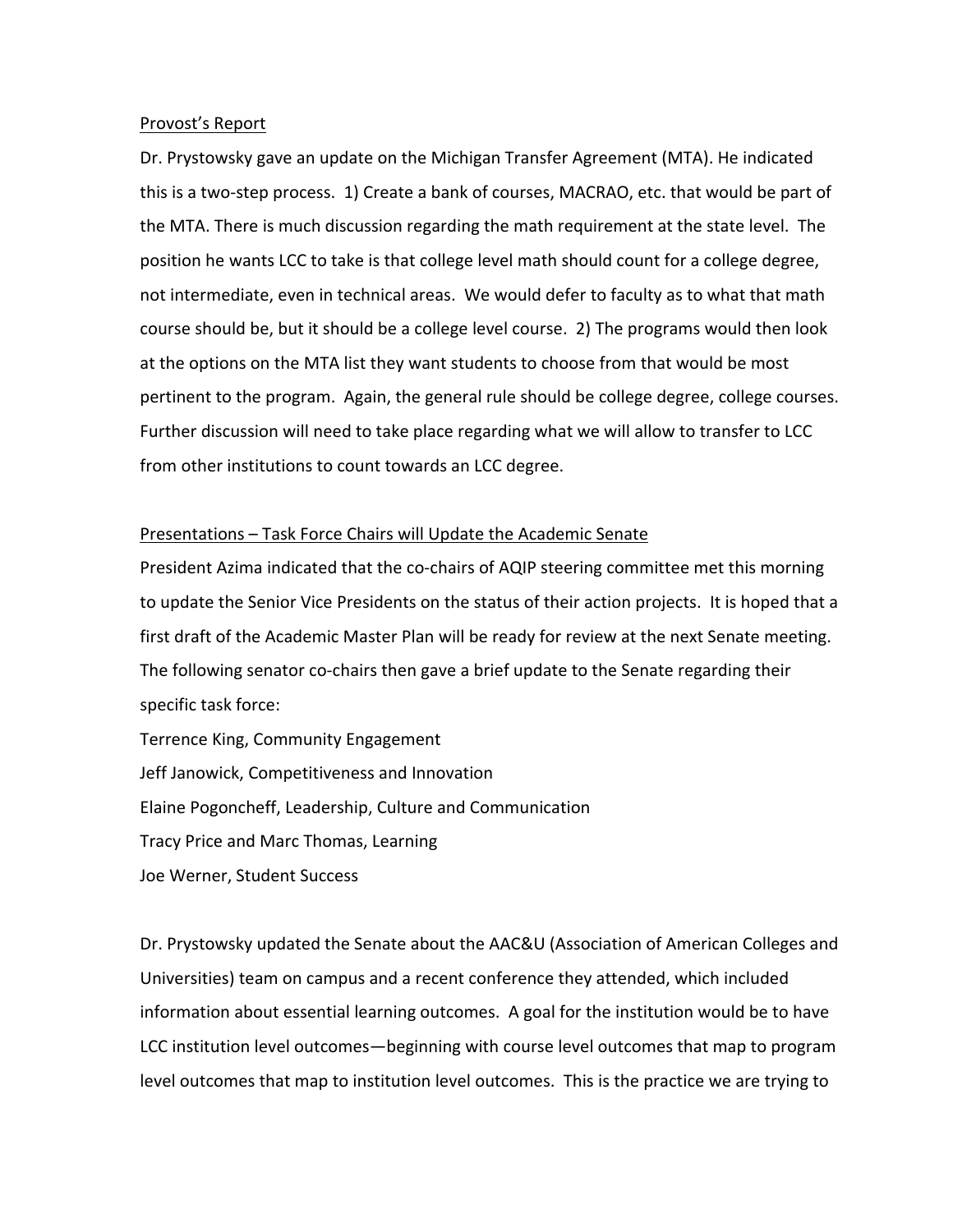get to. He asked senators to look at the AAC&U website www.aacu.org and read High Impact Educational Practices. He encouraged senators to get in on this conversation and provide feedback to any of the AAC&U committee members: Anne Heutsche, Dedria Humphries, Marc Thomas, Martine Rife, Felipe Lopez, Dan Holt, Eliza Lee, Kali Majumdar, and Kevin Brown.

### Curriculum Committee Update on MTA and Other Matters – Senator Ed Thomas

Senator Thomas serves as the Chair of the Curriculum Committee. He indicated this committee will no longer be called the Curriculum & Instruction Council, or CIC, but is now officially the Curriculum Committee, or CC. He has put together a subcommittee to work on the MTA (Michigan Transfer Agreement). The deadline for courses to be submitted for the MTA is today. These should be submitted directly to Ed Thomas. He reiterated that this is a work in progress.

### Action Items – None at this time

#### Discussion Items – LCC Marketing Services and Issues – Nicole Szymczak

President Azima introduced Nicole Szymczak, Director of Marketing, to give an update on how we can market our programs. She gave an overview of their 2014 Brand Strategy/Marketing Objectives, which all tie back to the Strategic Plan. This information is available on the Marketing public workspace and will be sent to Academic Senators via email. The Marketing office is in the beginning stages of revamping our college website to be ready to roll out a new look and more efficient delivery by fall semester. To get in on those conversations, contact Nicole or President Azima.

There was a question on how faculty members can submit their program for marketing and recruiting efforts. Nicole indicated that there are marketing coordinators assigned to specific divisions. There is an effort to bring LCC to the front when students search on Google or other internet search engines for key words. One of the goals for the new